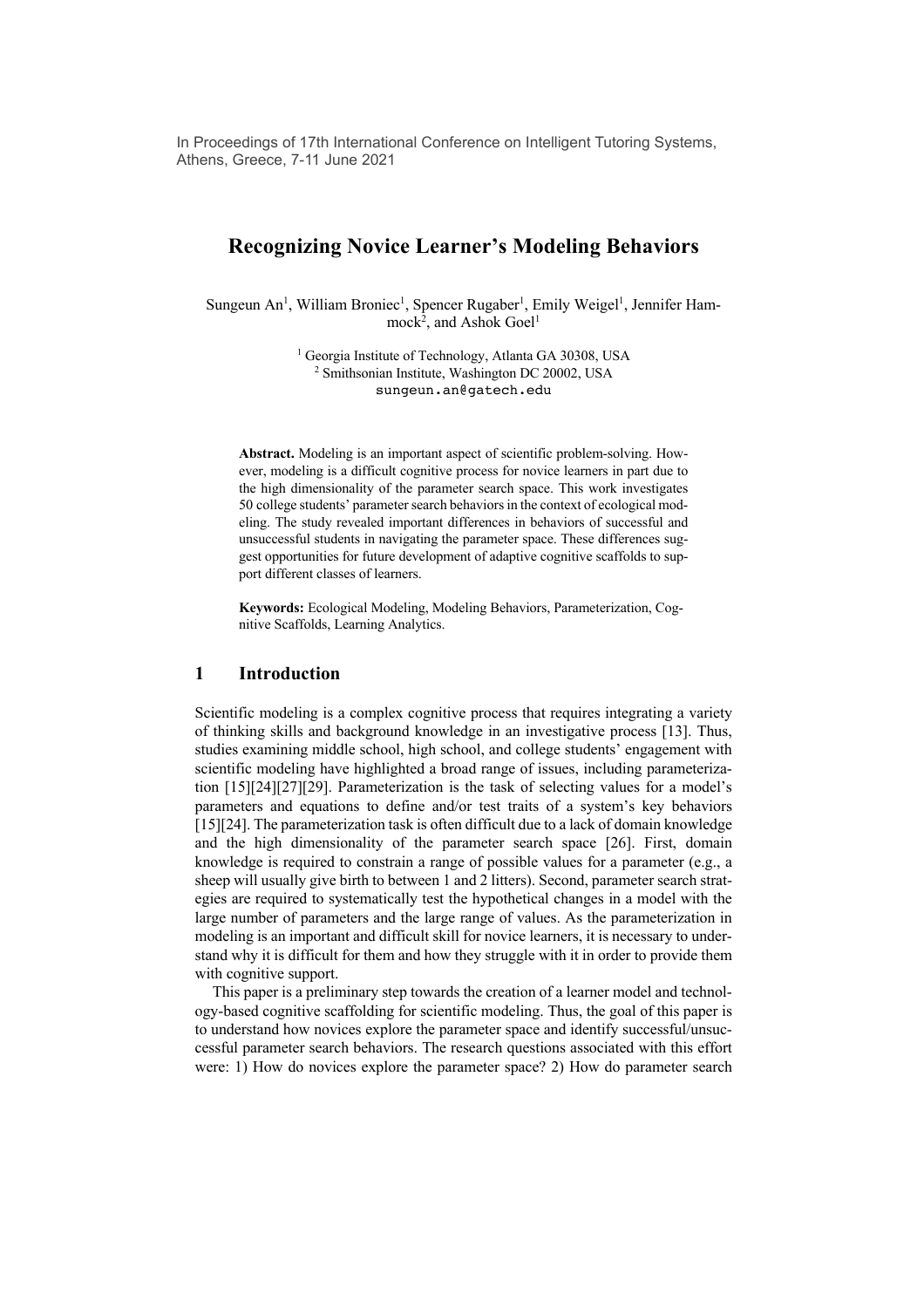behaviors relate to the success/unsuccess of the modeling task? Answering these questions requires discovering learning behavior patterns and developing a learner's mental model, which can be learned from data mining, especially learning analytics [8][9].

In this study, we collected log data of 50 college students to observe their parameter search behaviors and identify modeling behavior patterns by comparing the differences between the groups who completed the task successfully and those who were unsuccessful. The publicly and freely available modeling environment called VERA was used in the experiment (https://vera.cc.gatech.edu/, [1][2]). Although many studies have identified novices' difficulties in parameterization [15][24][27][33] and developed cognitive scaffolds to support the parameterization task  $[4][5][12]$ , they were limited due to the dependence on the predefined expert models, reference models, or data. Instead, we posit that interactive cognitive support should recognize the modelers' differing intentions and strategies as well as give personalized feedback according to the recognized behaviors to help them test various hypotheses and ideas.

Our contributions are threefold. First, the results complement the body of research on modeling behaviors for novice learner's success and struggles. Second, our log data study provides quantitative evidence for the model-fitting behaviors found in other protocol studies (for example, [15][24]) and suggests that general-purpose cognitive support may be insufficient for many students. Lastly, insights about the novices' unproductive modeling behaviors suggest useful directions for designing adaptive scaffolds.

# **2 Related Work**

#### **2.1 Understanding Novices' Difficulties in Parameterization**

Prior research has shown a number of difficulties for students doing quantitative modeling by presenting a detailed analysis of their cognitive processes [15][24][27]. The students typically struggled with defining and manipulating the system parameters and deciding what parameter values to use in their equations. Most students had a strong focus on adjusting model parameters to fit the empirical data or the given simulation output graph without deeply thinking about the system [24][27]. Many students had a hard time understanding the indirect effects of manipulating the large number of simulation parameters and the large range of values that can appear in a model [15]. Consequently, the students tended to focus on the individual parameters separately instead of understanding the direct and/or indirect interactions among the components of a system as a whole [15][24]. The students' difficulties in exploring the parameter search space have negative correlations with the quality of the model that students created [24]. Therefore, previous research emphasized the importance of adequate scaffolding that takes a top-down approach during parameterization so that students can focus on explaining the underlying mechanism [15][24][27].

Although these studies examined novices' difficulties during model parameterization due to the high dimensionality of the parameter search space, they did not necessarily investigate why such difficulties emerge and how novices explore the parameter space. In this study, we investigate how learners manipulate the parameter values and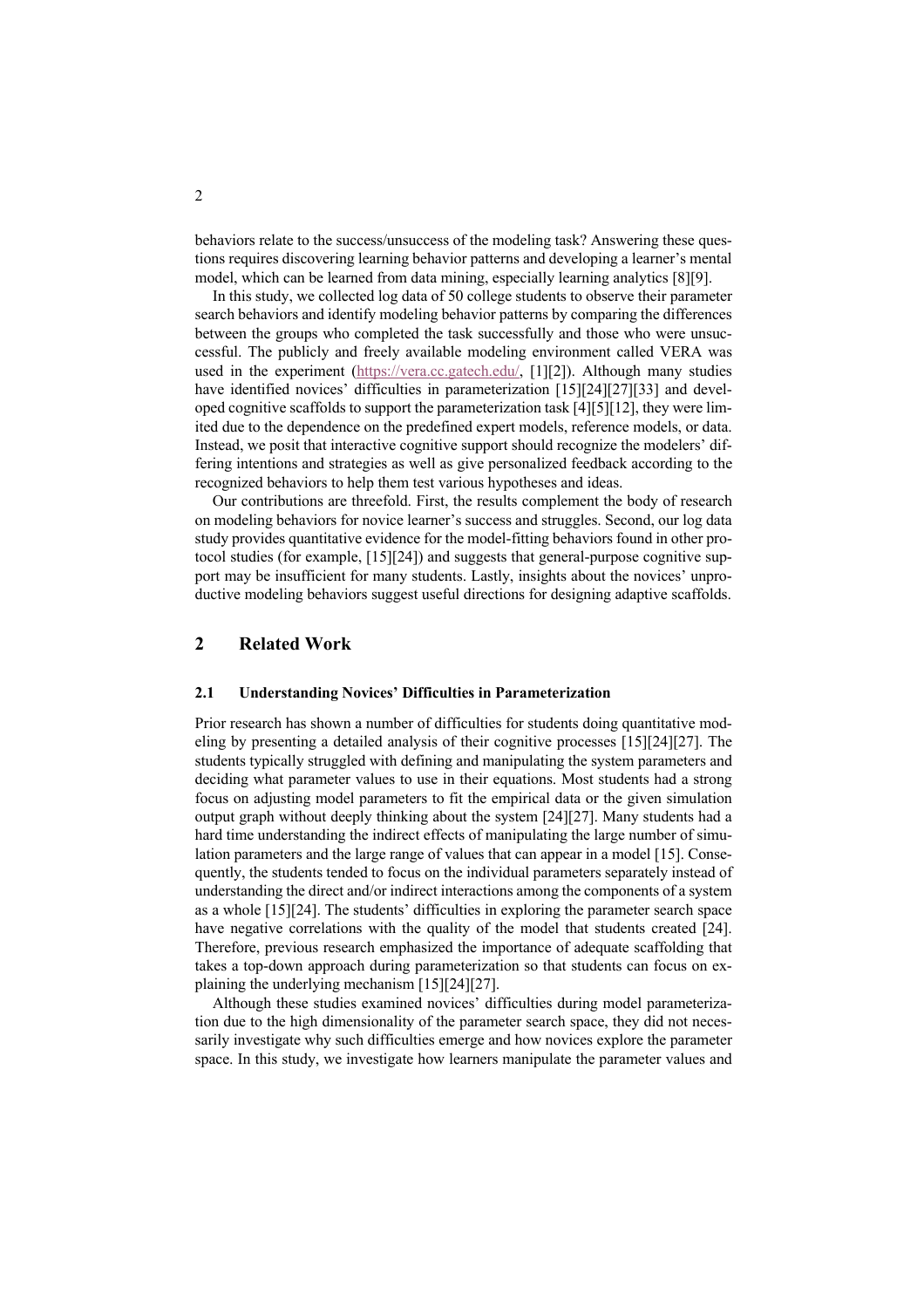how they use the output to guide adjustments to their models in detail to identify behavioral signals and build a learner model. In addition, previous studies typically used directed observations and verbal protocols to identify the difficulties of novices while working on a modeling task. In this study, we used students' interaction log data for detailed analysis that provides a more objective analysis.

#### **2.2 Adaptive Scaffolding during the Parameterization Process**

Cognitive scaffolding provides support to learners while they are learning a new task and enables them to do certain tasks that they may not be able to do without the support [10]. Adaptive scaffolding recognizes learners' behaviors, intervenes when they are in need of help, and reacts to different behaviors and issues during the task [19][20]. Various scaffolding strategies have been proposed to help learners develop models, such as giving feedback and hints on the student's model as well as the student's modeling process. For example, sample equations have been given to support students' quantification of models along with the model diagrams they match and the output they yield [11][15]. Real-world datasets have been given to help them set real-world quantities to use for parameters in their models [5][15]. Expert models and reference models have served as ground truths to assess students' models and give feedback by comparing against behaviors generated by a correct expert model [4][5][28].

Most scaffolds only provide support with regard to setting up and defining the parameter values as defined scenarios, datasets, or reference models [4][5][11]. Typically, the system monitors modelers' models and gives corresponding feedback when there is a mismatch between the learners' models and the correct expert model or dataset [4][5]. However, students may have different modeling goals, which sometimes do not match the example model (e.g., students may want to explore ecological collapse rather than stability). To support testing of new ideas or making novel hypotheses, adaptive scaffolding should also be provided during parameter exploration to support various modeling trajectories.

## **3 VERA for Ecological Modeling**

VERA is an intelligent web-based ecological modeling application that allows learners to explore ecological systems and perform "what-if" experiments [1][2]. In Fig. 1, the top image shows a screenshot of the model canvas in VERA where a learner can build a conceptual model by adding biotic, abiotic, and habitat components and defining the relationships among them. Conceptual models of ecological phenomena in VERA are expressed in the Component Mechanism Phenomenon (CMP) language [17] that derive from the Structure-Behavior-Function theory of modeling complex systems [14].

On the model canvas, the simulation parameters of each component that can affect its simulation behavior can be changed in the right panel. To help learners quantify the model, VERA uses the Smithsonian's Encyclopedia of Life (EOL) digital library to retrieve the structured data about the species and suggest the parameter values of its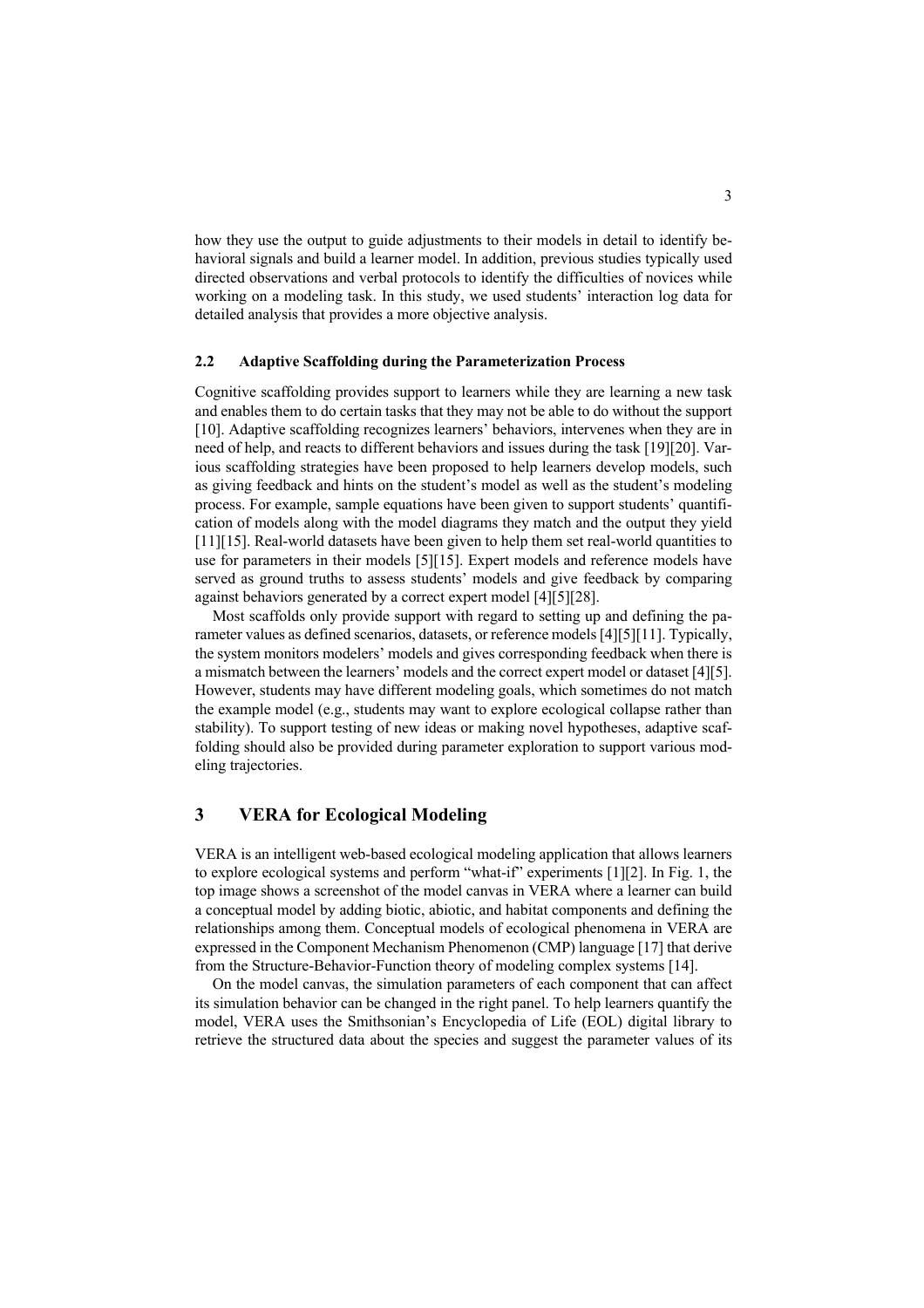lifespan, body mass, offspring count, reproductive maturity, etc. [2][21]. VERA also uses genetic algorithms for parameter optimization to fit the model to the data. [7].

After constructing the conceptual model in the model canvas, VERA generates an agent-based NetLogo simulation (https://ccl.northwestern.edu/netlogo/, [31][32]) based on the model and the simulation parameters (See the bottom image in Fig. 1) [18]. In this way, VERA integrates both qualitative reasoning in the conceptual model and quantitative reasoning in the agent-based simulation on one hand, and explanatory reasoning (conceptual model) and predictive reasoning (simulation) on the other. At the start of the COVID-19 pandemic, VERA Epidemiology (VERA-Epi) was created to support agent-based versions of compartmental epidemiology models [6]. Thus, the infrastructure of VERA has a degree of domain generality.



**Fig. 1.** The VERA system. (A) The model canvas, which provides a CMP model of the kudzu food web. (B) Model components. (C) Simulation parameters. (D) The simulation output graph – x axis: Time (months); y axis: Population. (E) Start, Stop, and Reset of the simulation output. (F) The model components on the simulation results screen.

# **4 Study**

We conducted an experiment in a live classroom setting to understand how novices navigate the modeling parameter space while interacting with the modeling system. The study was conducted during one 50-minute class period in an undergraduate biology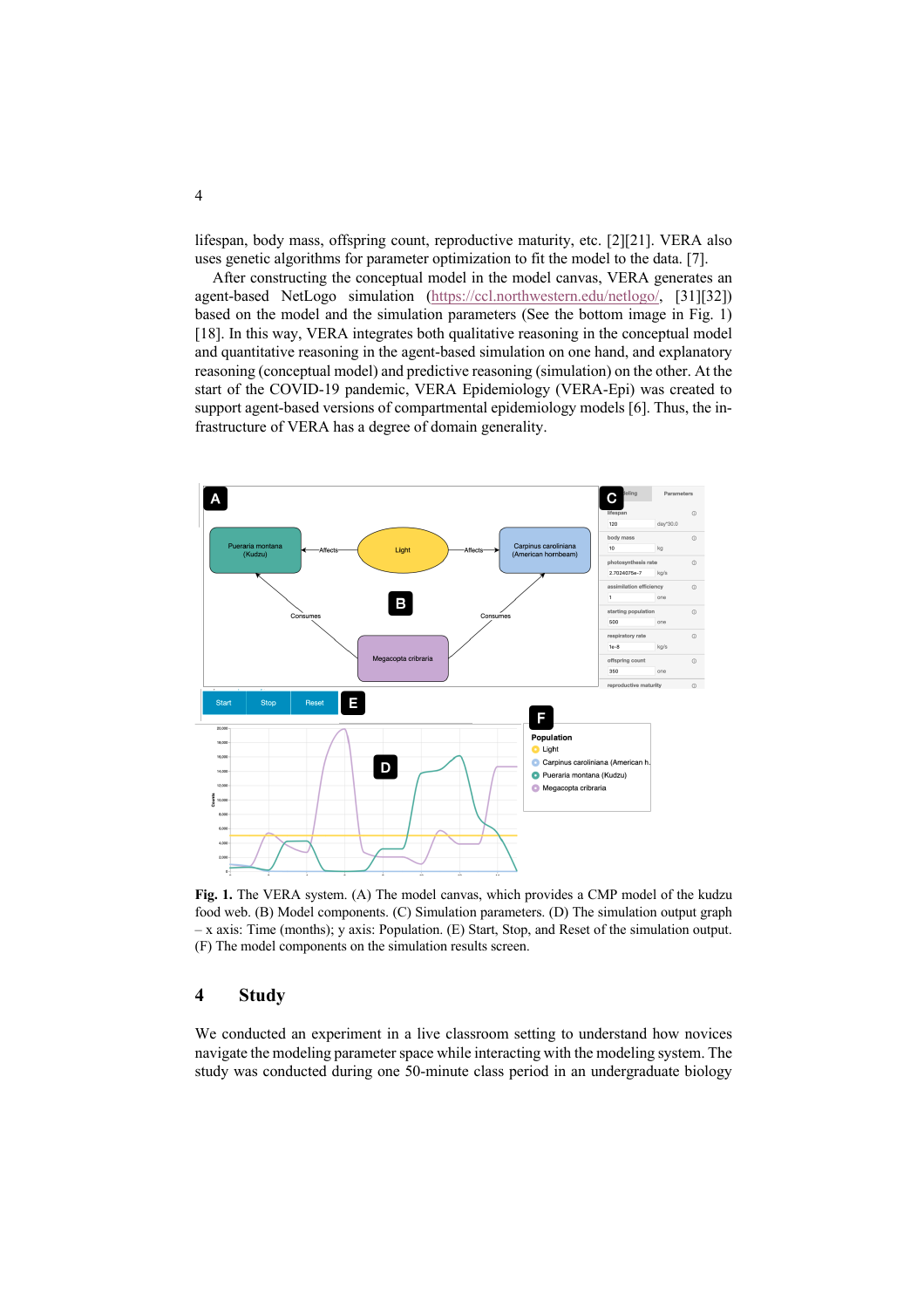class at Georgia Institute of Technology, a large, public R1 institution in the southeastern US.

### **4.1 Participants**

A complete log data of 50 students who are enrolled in an Introductory Biology course in Fall 2019 was recorded ( $N=50$ ). Given the nature of the course and the students' selfassessments, the students were novice biologists and modelers who had limited biology knowledge or experience in modeling. On a 1-5 Likert scale, the average familiarity with biology was 2.80. The average self-perceived familiarity with modeling was only 2.22. The students did not receive any extra monetary compensation or course credit for their time. The students were asked to do this as an in-class exercise relevant to what they were learning for the course. Three researchers motivated students by moving around the classroom checking how they are doing and answering their questions. Additionally, two instructors of the course were sitting back in the classroom to observe the study. While the number of students enrolled in the class was 220, in our analysis we included only the students attended the class on the day of our intervention, performed the class activity, consented to study, and completed all of the assignments related to the intervention (e.g., pre-test, in-class test, and training session). Students who missed any of these steps were eliminated from our analysis.

## **4.2 Procedure**

Before the day of the class intervention, the students took a biology pre-test as a class assignment to assess their baseline biology knowledge. During the intervention, we spent approximately 15 minutes training the students on the concept of scientific modeling and the use of the system. We introduced each of the modeling and simulation tabs and the meaning of each simulation parameter, and then walked through one scenario of building and revising a model. Next, the students were instructed to spend 25 uninterrupted minutes to complete a modeling task on a pre-built (kudzu) model (Fig. 1). The experiment instructions were given through a Qualtrics survey. After the exploration, students took an in-class biology test. All the students in the class used the modeling application on their own laptops during the study.

#### **4.3 Modeling Task**

Without knowing the effects of the values of the kudzu bug population (KBP) in advance, the students were asked to manipulate the population to select the best value for the ecosystem stability (e.g., making sure that kudzu, the kudzu bug, and American hornbeam all survive, creating a predator-prey cycle). The students were first asked to observe the simulation results of the initial model that manifests a fast-growing kudzu population. Then they answered three multiple-choice questions to test their understanding about the phenomenon. Then they were asked to alter the KBP between 1 and 1000 to provide what they thought to be the optimal value for the KBP for the stability of the ecosystem (in terms of kudzu, kudzu bug, and American hornbeam) and explain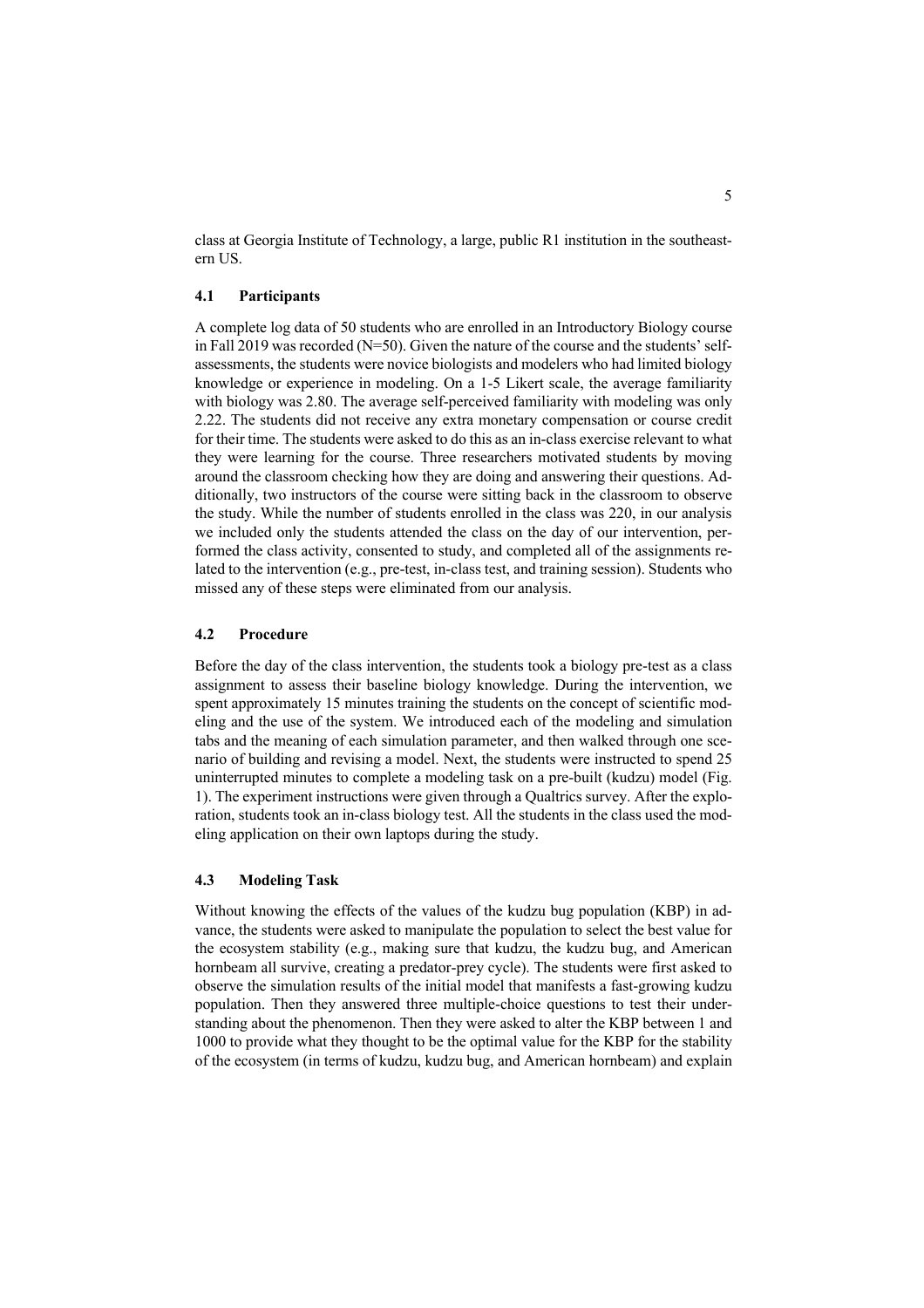their reason in a short text. The initial model given to students manifested a fast-growing kudzu population when KBP is 1.



**Fig. 2.** The parameter spaces of the Kudzu Bug Population (KBP) and the simulation output graphs for each space.

#### **4.4 Data**

We analyzed the 50 students' log data and their submitted answers through Qualtrics. To use the students' biographic and school performance data, we obtained institute records to de-identify and pair the data obtained during the study and the class performance data. This was done in accordance with an Institute Review Board protocol (H18258). The class performance data included students' pre-class biology test and in-class biology test scores, and the score on the exercise questions that were given about the kudzu behaviors during the modeling task.

The students' log data during the modeling task was analyzed to create a set of features that were considered important and commonly used in prior work on analyzing and assessing behaviors [3][8][9][25]. Along with the features derived from prior work, we created three new features to get additional information about the modeling behaviors. In particular, we selected 10 features to analyze different modeling behaviors including *1) the total number of attempts, 2) time spent on simulation* (e.g., observing the simulation results)*, 3) time spent on revision* (e.g., changing the parameter values for each iteration)*, 4) the number of simulation pauses, 5) the median of the attempted values, 6) the number of the attempted values in false ranges* (e.g., out of the success range)*, 7) redundancy (*e.g., revisiting previously explored ranges)*,* and *8-10) three test scores.*

*Deviation* was used to identify how evenly the students explored the space by calculating the standard deviation of the frequency of each space. For example, if student A tried three numbers in range between 10 to 570 (Parameter Space B in Fig. 2) and student B tried three numbers in range between 1-570 (Space A and B), student A will have a higher *deviation* than student B. *The number of explored spaces (num explored)*  was created to identify how broadly the students explored the space by counting whether they explored each of the three result spaces. For example, *num explored* is 1 if he/she explored only one space (either A, B, or C), 2 if two spaces were explored, and 3 if all three spaces (A, B and C) were explored. *Success/Unsuccess* was created to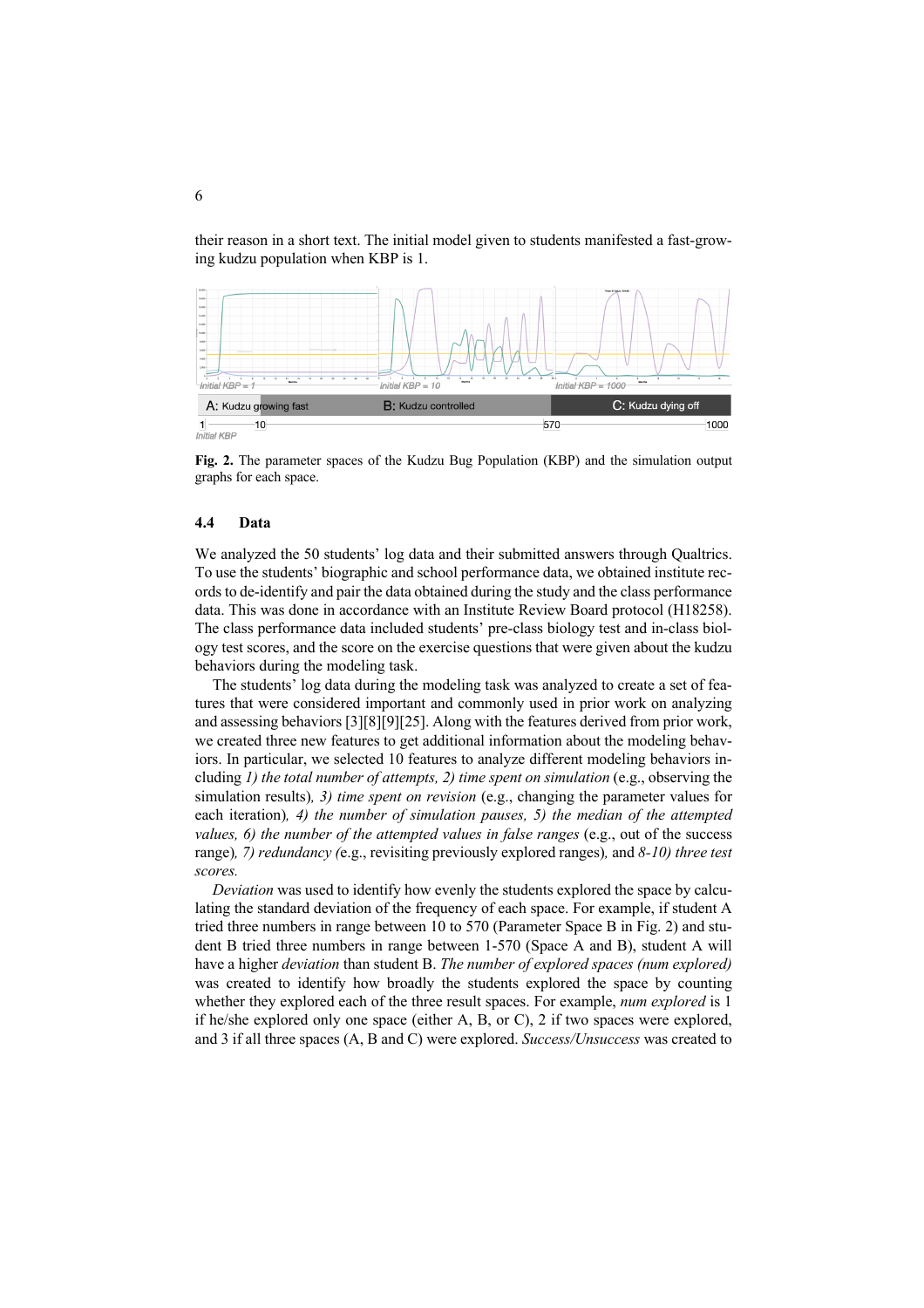determine whether the modeling task was successful or unsuccessful based on the students' answers. If the selected KBP value was between 10-570, it was given a score of 1 (Success); otherwise, 0 (not a success). Consequently, a total of 13 features were used for analysis.

#### **4.5 Results**

**Dimension Reduction.** We used LDA as a dimension reduction technique to find a linear combination of the modeling features that were predictive of task success [13]. The first component of the LDA model and the biology knowledge feature were used as a new set of features for the analysis. We scaled the feature values as few values have different quantities which would impact the linear regression algorithm. Fig. 3 shows all students plotted with the biology knowledge and the first LDA component with their respective success labels.



**Fig. 3.** The scatter plot based on the LDA component and biology knowledge.

As shown in Fig. 3, 78% of the students  $(N=39)$  found the parameter value that fits in the successful range (expressed by orange "o"); 22% of the students (N=11) did not find the right parameter range (expressed by blue "x"). The students are divided into four different categories and represented in each quadrant based on the performance and the modeling type: (1) low performance/ modeling type A, (2) high performance/ modeling type A, (3) low performance/ modeling type B, and (4) high performance/ modeling type B.

The task success strongly correlates with the modeling type  $(r = 0.5265, p \le 0.0001)$ while it does not strongly correlate with the biology knowledge  $(r = 0.1939, p = 0.1771)$ . Specifically, the modeling behavior A presented in quadrants 1 and 2 is considered a more successful behavior than that in quadrants 3 and 4. For example, among the modeling type A in quadrant 1 and 2, 100% of the students successfully completed the task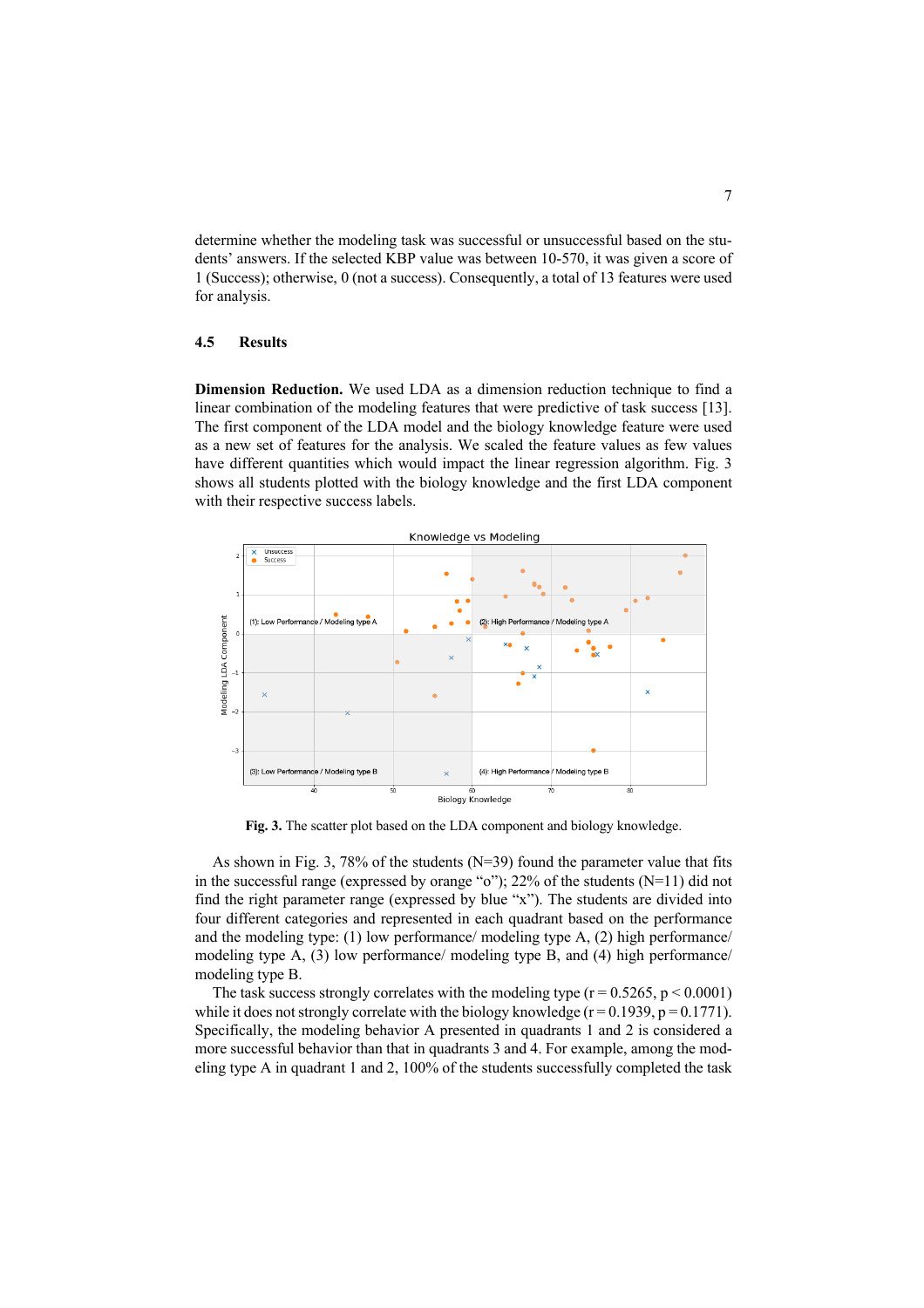whereas among the modeling type B, only 47.6% of the students successfully completed the task. Among the high-performance group, 81.5% of the students successfully completed the task. Among the low-performance group, only 72.22% were successful.

**LDA Features and Modeling Features Correlations.** We looked into how the original modeling features are correlated with the values of the first LDA component and how much they contributed to the different modeling types A and B. All the features showed statistically significant correlations except for *deviation* (r = -0.24, p <.5). The most significant features predictive of task success were *the total number of attempts* (r  $= -0.65$ , p  $\leq 0.01$ ), *the number of attempted values in false ranges* ( $r = -0.72$ , p  $\leq 0.01$ ), and *the number of explored spaces* ( $r = -0.56$ ,  $p < 0.01$ ). which are all negatively correlated with task success. The positively correlated modeling features are *the time spent on simulation* ( $r = 0.29$ ,  $p < 0.05$ ) and *the time spent on revision* ( $r = 0.35$ ,  $p < 0.05$ ), and *redundancy* ( $r = 0.42$ ,  $p < .005$ ).

**Table 1.** Summary of the parameter search patterns and descriptive statistics for successful and unsuccessful students. Values are means (std error in brackets).

| Pattern                                                             | <b>Relevant Feature</b>                               | Successful                   | Unsuccessful              |
|---------------------------------------------------------------------|-------------------------------------------------------|------------------------------|---------------------------|
| The students iterated more times                                    | The total number of attempts                          | 4.28(1.50)                   | 5.81(2.56)                |
|                                                                     | The number of simulation<br>pauses                    | 2.92(1.46)                   | 3.30(1.52)                |
| The students spent less time in<br>observing the simulation results | The time spent on revision (nor-<br>malized)          | 134.72<br>(85.02)            | 105.61 (55.36)            |
| and changing the parameter val-<br>ues                              | The time spent on simulation<br>(normalized)          | 21.09<br>(17.09)             | 14.32 (4.87)              |
| The students navigated in false<br>ranges                           | The number of explored spaces                         | 1.74(0.63)                   | 2.18(0.40)                |
|                                                                     | Deviation                                             | 1.27(0.63)                   | 1.48(0.88)                |
|                                                                     | The number of the attempted<br>values in false ranges | 0.89(0.88)                   | 1.81(1.16)                |
| The students revisited the already<br>explored values and spaces    | Redundancv                                            | 46.15% (18)<br>out of $39$ ) | 72.72% (8 out<br>of $11)$ |

**Modeling Behaviors.** From the results, some patterns of parameter search can be derived. The unsuccessful modeling behavior type B was more wandering. This means that the students who fall into the modeling type B category iterated many times, and their attempted values were more likely to be concentrated in the false ranges as they navigated different parameter spaces. Table 1 is the summary of the parameter search patterns of unsuccessful students who show modeling type B (e.g., all unsuccessful students showed modeling type B, see Fig. 3). Note that the patterns of successful and unsuccessful students are in complete contrast to each other.

Doing many iterations is a commonly found behavior of novice search strategies in modeling [15][24][29]. Our study additionally reveals how and why the students' parameter search behavior is inefficient. The model-fitting behaviors observed by [15] and [24] were quantitatively observed (e.g., trying similar values on a certain space). In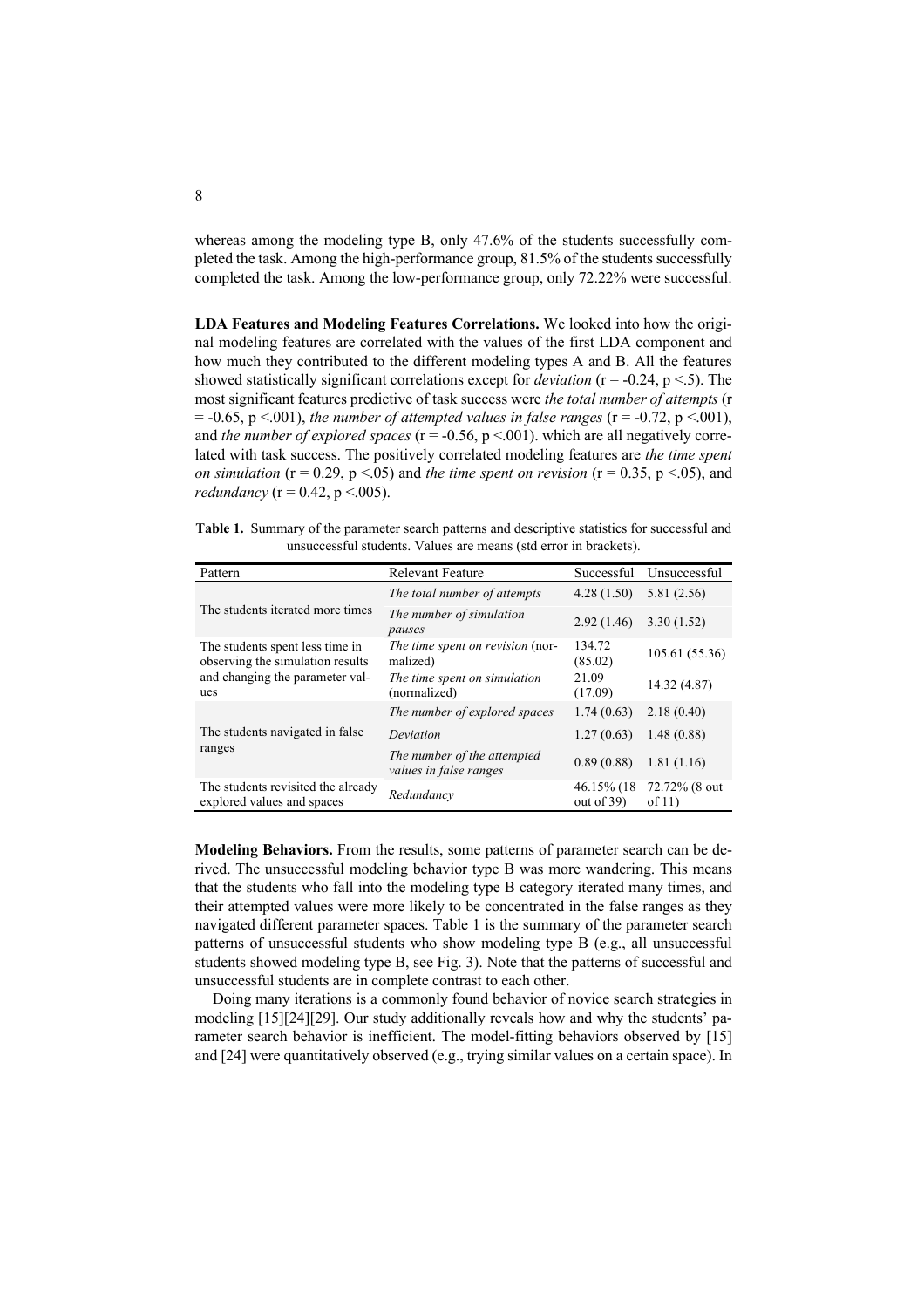web search studies, [30] found two extreme learner groups: explorers and navigators, one being highly variable and one being highly consistent. Our results indicate somewhere in between showing both variability and consistency in their search interaction. For example, the students of model type A were consistent in that their attempted values were well balanced and less redundant, but also variable in that they tried broader space than the students of model type B. Nonetheless, we expect that results can be varied by task (e.g., well-defined task and complex sense-making tasks) and interface affordance (e.g., numeric input and slide bar).

### **4.6 Design Implications for Adaptive Cognitive Scaffolding**

The above results provide insight into adaptive scaffolding for modeling based on the recognized parameter search behaviors and issues. The following design implications may also be applicable to other quantitative modeling tools or systems that require parameterization, including defining and adjusting the parameter values.

First, one common problem identified among unsuccessful students is that they repeatedly explore the similar values that produce similar simulation outputs. Agentbased models are stochastic, and the system behavior emerges out of interactions among a large number of components [23]. Consequently, the students have to test similar values many times to see their expected outcomes as it is difficult to predict which component and parameter value changes the system behavior significantly. In other words, the students heuristically have to learn the sensitivity of the parameters through trial and error as each parameter has a different degree of effect on the simulation results (e.g., some simulation parameters react more sensitively than the other parameters). For example, Fig. 2 shows discrete spaces for KBP that produce significantly different simulation behaviors. Such discrete spaces can be identified by automatically comparing the simulation outputs and using them to suggest different spaces.

Second, the students that were unsuccessful in the modeling task often explored a non-valid parameter search space. For example, we provided the students with a range of numbers with which to explore the parameter space, but without this constraint, it is more likely that students would take more time trying more numbers to find the valid space. While the learner can freely explore the parameter space by experimenting with various parameter values, the constraints can help the learner know whether his or her model makes sense in the real world and explore the parameter space more efficiently and effectively. In this process, the domain knowledge, such as the notion of exponential growth, logistic growth, and carrying capacity in ecology, can be leveraged to help narrow the parameterization space.

Third, the parameter values tried by the students were concentrated in one specific region of the space. In this paper, the parameter space was divided into three meaningful regions based on the kudzu behaviors (Fig. 2). Along with helping learners to search the parameter space, it is also important to have them understand the model as a whole by having them exploring the three different parameter spaces rather than focusing on one space. Although these spaces were divided manually by the researchers, the similarities of the simulation results in different regions can be calculated to identify the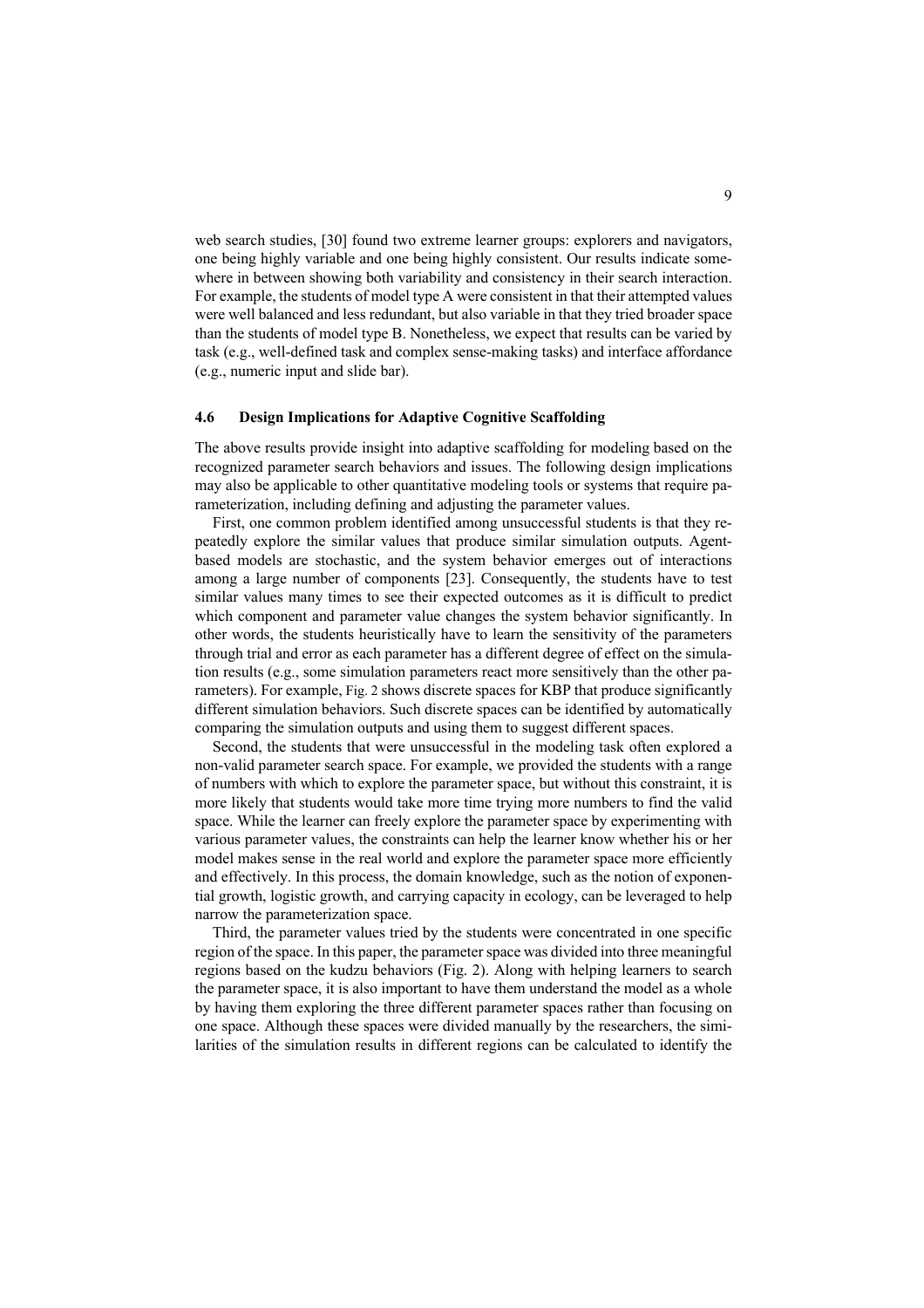distinct spaces. Then, the interactive tool can encourage learners to observe the unexplored spaces or to revisit the space to compare results, gain a deeper insight into structure of the parameter spaces, and see the meaningful patterns.

Last, while previous studies such as [4][28] assumed that there were right or wrong models based on the expert or reference models, the learner can also try different values just to test new ideas or make new predictions, for example, to probe whether the model responds in predicted ways across a range of values. The system thus should be able to recognize what the learner is trying to achieve in the model to give appropriate guidance. For example, when searching the parameter space, increasing values can be a signal to suggest the range of values of the next parameter search space; decreasing values can be a signal to suggest the range of values of the previous search space.

## **5 Conclusion**

We draw three preliminary conclusions from this research. First, our work confirms several findings from earlier work reported in the literature: parameterization in scientific modeling of complex phenomena is difficult because of the large number of parameters in a model and the large ranges of the values of the parameters, and that many learners struggle with parameterization. We observed this struggle even with collegelevel biology students. Second, general-purpose cognitive scaffolding in intelligent modeling environments like VERA is not sufficient for many students. The incompleteness and imprecision of the default values of the system parameters still leaves a large problem space of parameter values to be searched. Third, this suggests that intelligent learning environments need adaptive cognitive scaffolding to help learners navigate the large search spaces. The provision of heuristics for the search might be one such scaffolding yet to be evaluated.

In our study, we explored the parameter search strategies with one model component and parameter. Having the learners explore far more complex space (many components and many parameters) may give us different insights into parameter search strategies. This work is an early step in understanding learners' parameterization search patterns and leaves many exciting questions to be answered with further research. The ability to classify a learner's search strategy is an interesting problem on its own, but a learnerspecific adaptive interface could test the feasibility of applying this type of results in real-time and build learner profiles that will enable personalized interaction.

#### **Acknowledgements**

This research was supported by an US NSF grant #1636848 (Big Data Spokes: Collaborative: Using Big Data for Environmental Sustainability: Big Data + AI Technology =Accessible, Usable, Useful Knowledge!) and the NSF South BigData Hub. This research was conducted in accordance with the Institute Review Board protocol #H18258. We thank Robert Bates for his help in constructing the VERA system. We thank anonymous reviewers of previous drafts for their helpful comments and suggestions.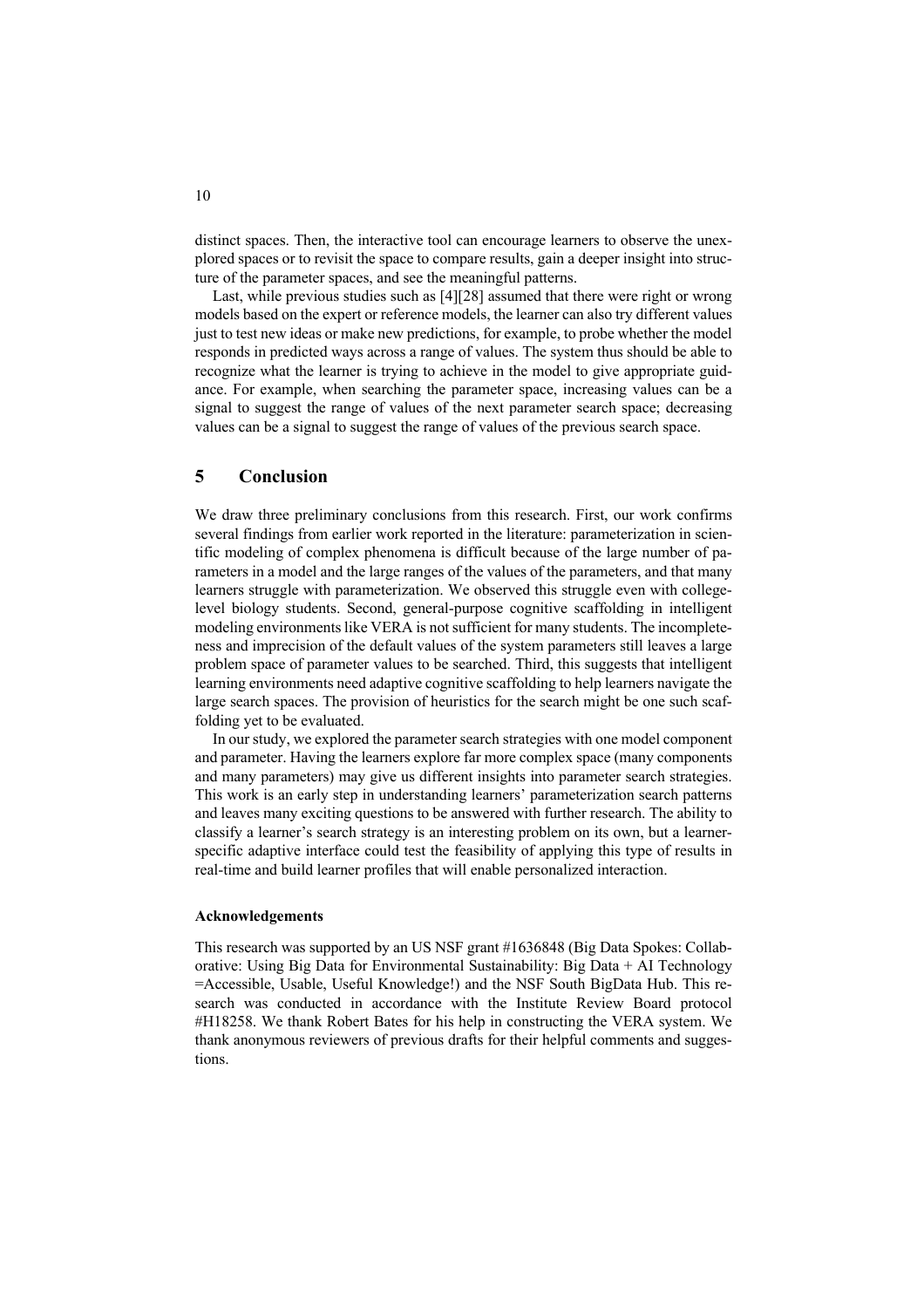#### **References**

- 1. An, S., Bates, R., Hammock, J., Rugaber, S., & Goel, A. (2018, June). VERA: popularizing science through AI. In *Proceedings of the International Conference on Artificial Intelligence in Education* (pp. 31-35). Springer, Cham.
- 2. An, S., Bates, R., Hammock, J., Rugaber, S., Weigel, E., & Goel, A. (2020, July). Scientific Modeling Using Large Scale Knowledge. In *International Conference on Artificial Intelligence in Education* (pp. 20-24). Springer, Cham.
- 3. Aula, A., Khan, R.M., & Guan, Z. (2010) How does search behavior change as search becomes more difficult? In *Proceedings of the SIGCHI Conference on Human Factors in Computing Systems*. pp. 35–44.
- 4. Basu, S., Biswas, G., & Kinnebrew, J.S. (2017) Learner modeling for adaptive scaffolding in a computational thinking-based science learning environment. *User Modeling and User-Adapted Interaction* 27(1), 5–53.
- 5. Bridewell, W., Sa nchez, J.N., Langley, P., & Billman, D.: An interactive environment for the modeling and discovery of scientific knowledge. *International Journal of Human-Computer Studies* 64(11), 1099–1114 (2006)
- 6. Broniec, W., An, S., Rugaber, S., & Goel, A. K. (2020). Using VERA to explain the impact of social distancing on the spread of COVID-19. arXiv preprint arXiv:2003.13762.
- 7. Broniec, W., An, S., Rugaber, S., & Goel, A. K. (2021) Guiding Parameter Estimation of Agent-Based Modeling Through Knowledge-Based Function Approximation. In *Proceedings of the AAAI 2021 Spring Symposium on Combining Machine Learning and Knowledge Engineering* (AAAI-MAKE 2021) -Stanford University, Palo Alto, California, USA, March 22-24, 2021.
- 8. Buckley, B.C., Gobert, J.D., & Horwitz, P. (2006) Using log files to track students' modelbased inquiry. In *Proceedings of the 7th international conference on Learning sciences.* pp. 57–63.
- 9. Buckley, B.C., Gobert, J.D., Horwitz, P., & O'Dwyer, L.M. (2010) Looking inside the black box: Assessing model-based learning and inquiry in BioLogica. *International Jour-nal of Learning Technology* 5(2), 166–190.
- 10. Collins, A., Brown, J.S., & Newman, S.E.. (1988) Cognitive apprenticeship: Teaching the craft of reading, writing and mathematics. Thinking. *The Journal of Philosophy for Children*  8(1), 2–10.
- 11. De Jong, T., & Van Joolingen, W.R.: Scientific discovery learning with computer simulations of conceptual domains. *Review of Educational Research* 68(2), 179–201 (1998)
- 12. Duque, R., Bollen, L., Anjewierden, A., & Bravo, C. (2012) Automating the analysis of problem-solving activities in learning environments: the co-lab case study. *Journal of Universal Computer Science* 18(10), 1279–1307.
- 13. Flick, L.B. (2000) Cognitive scaffolding that fosters scientific inquiry in middle level science. *Journal of Science Teacher Education* 11(2), 109–129.
- 14. Goel, A. K., Rugaber, S., & Vattam, S. (2009). Structure, behavior, and function of complex systems: The structure, behavior, and function modeling language. *AIEDAM* 23(1), 23-35.
- 15. Hogan, K., & Thomas, D. (2001) Cognitive comparisons of students' systems modeling in ecology. *Journal of Science Education and Technology* 10(4), 319–345.
- 16. Hunter, E., Mac Namee, B., Kelleher, J.D. (2018) A comparison of agent-based models and equation based models for infectious disease epidemiology. In *Proceedings of the Irish Conference on Artificial Intelligence and Cognitive Science (AICS)* pp. 33–44.